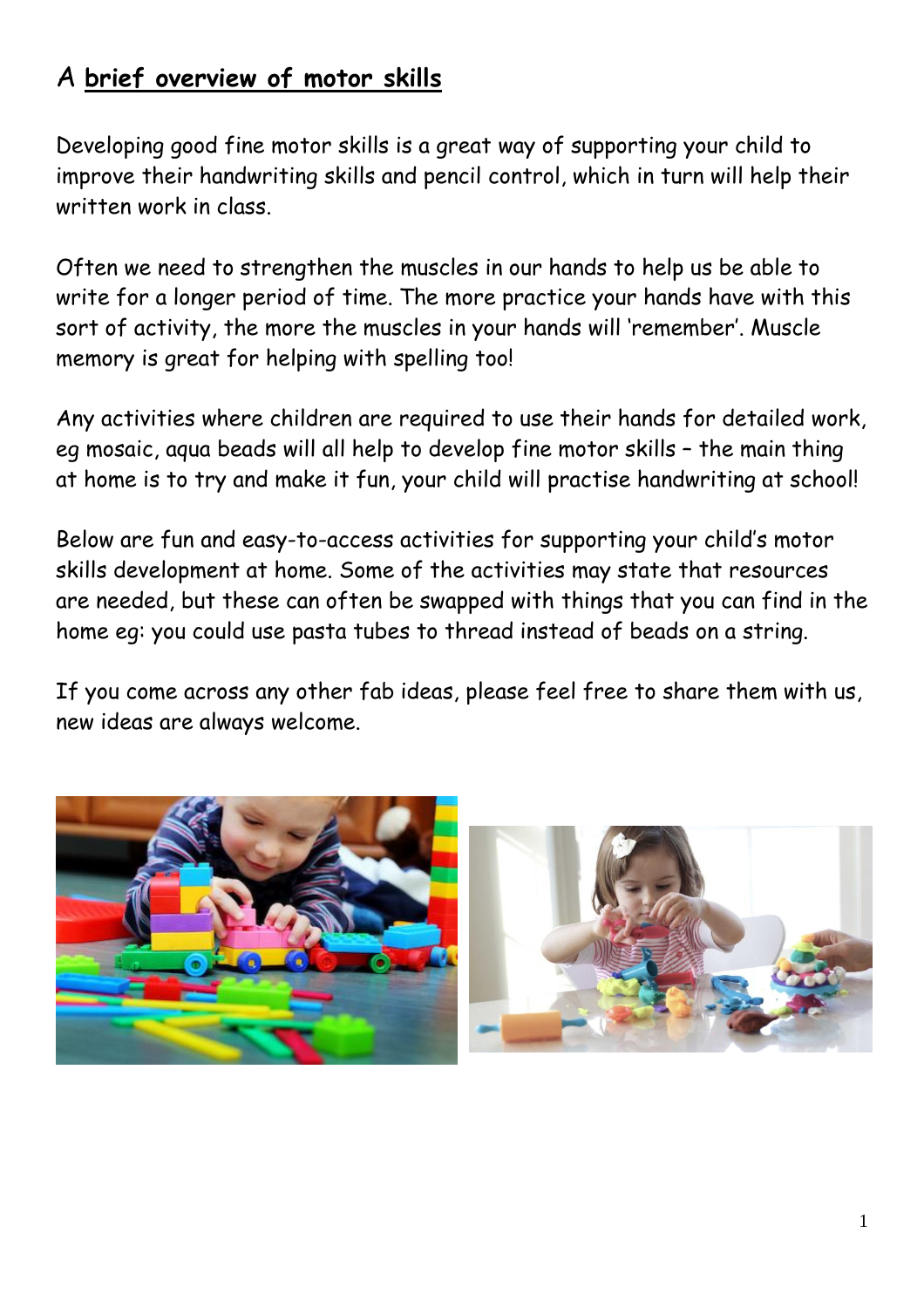# Menu of fine motor skills activities:

| bead threading  | chalk drawings    | stacking blocks |
|-----------------|-------------------|-----------------|
| lacing cards    | cutting out lines | playing Jenga   |
| pinching rice   | posting           | pegs            |
| pom poms        | play-doh          | baking          |
| drawing in sand | elastic bands     | stress balls    |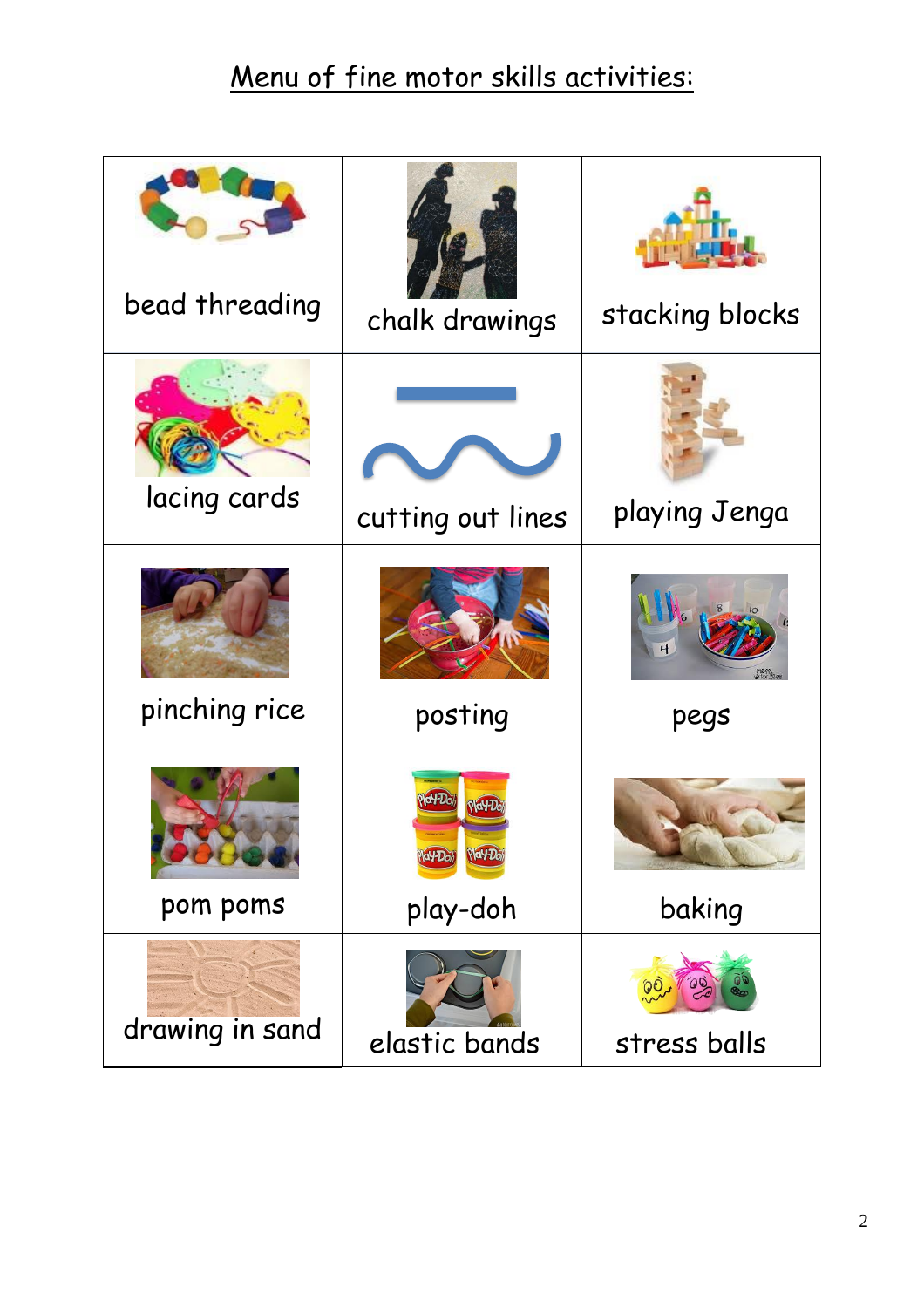The menu explained…

### **Cutting**

Draw a range of lines of different thicknesses for your child cut out across a page. Once they are confident with this, then try drawing shapes or wiggly/ zigzag lines.



Equally, using tracing paper (or baking/greaseproof paper) to draw a shape and ask your child to trace over the shape is a great way to develop handwriting skills. You could do the same activity using a yellow felt tip or highlighter and ask your child to trace the line.

#### **Stringing beads**

Take a shoe lace and knot one of the ends then practise threading beads or buttons onto it. If you don't have beads, then use pasta tubes (penne, rigatoni or macaroni if you want a real challenge) – get your child to paint them to make some funky jewellery. You could even use Cheerios and make edible necklaces or bracelets! As an alternative to threading on a lace, you could stand dried spaghetti in playdough and make pasta or cheerio towers – great for practising maths too!



#### **Tower building**

Build tall towers or create a model or structure for your child to copy using Lego or mega blocks. Putting together and taking apart Lego is great for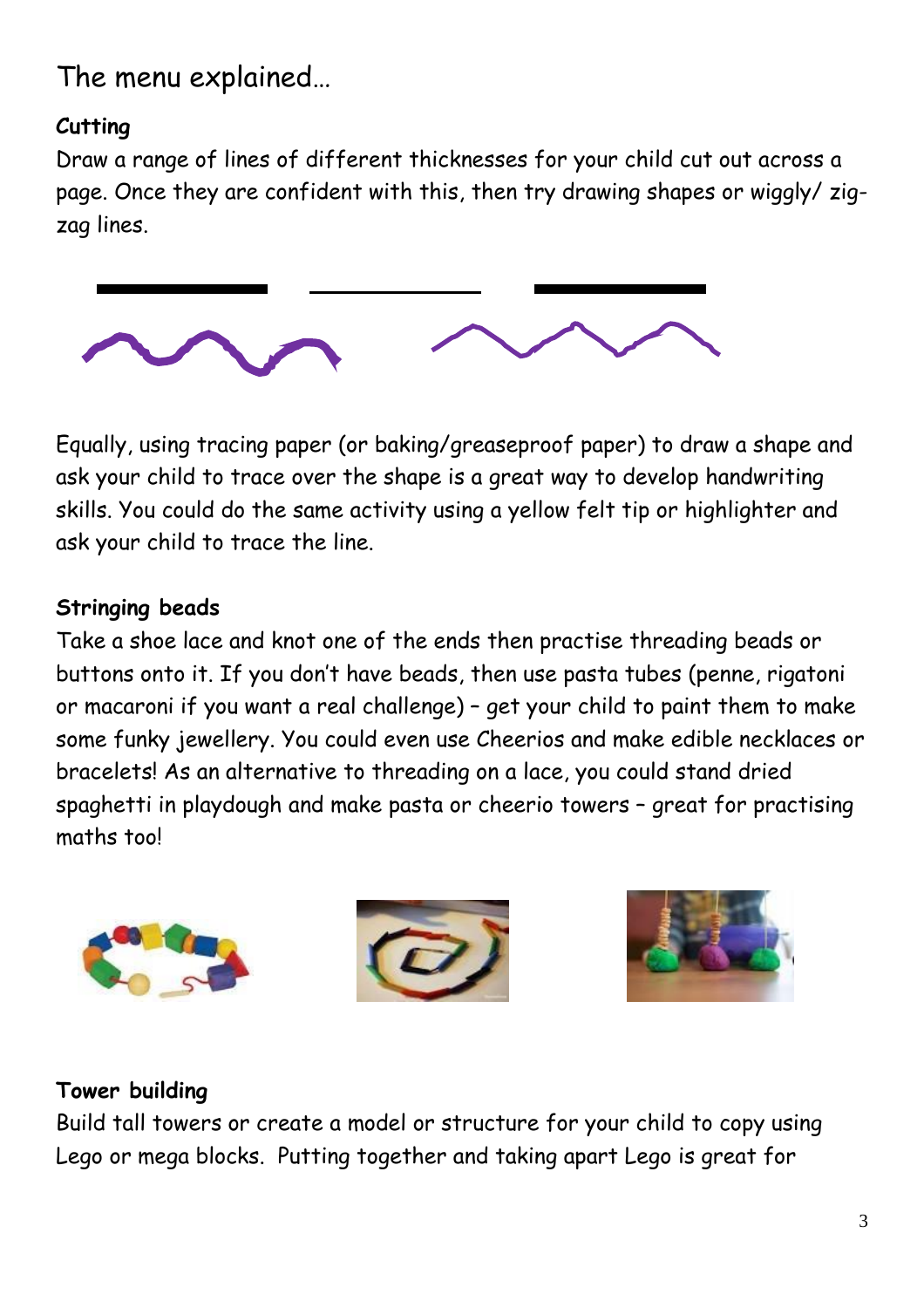getting the muscles in your fingers moving. You could just build towers using blocks, or play Jenga - look out for cheap versions in The Works or Poundland.







#### **Lacing cards**

You can buy these in shops, but you could also make your own using thick card and a hole-punch. There are also freebies on the internet.

Just take a piece of card and punch holes in it. Thread wool or laces through it. There are some examples in this pack. This is also a great way to teach shoelace tying!



#### **Using a pincer grip**

**Rice:** Place some rice or lentils or small pieces of dried pasta in a bowl and place an empty cup or bowl next to it. Your child should use a pincer grip (thumb and pointer finger) to take one piece of rice at a time and place it in the bowl.

**Pegs/tweezers:** Using pegs on anything is a great way of developing a pincer grip. You can also them to pick up objects such as pom poms.





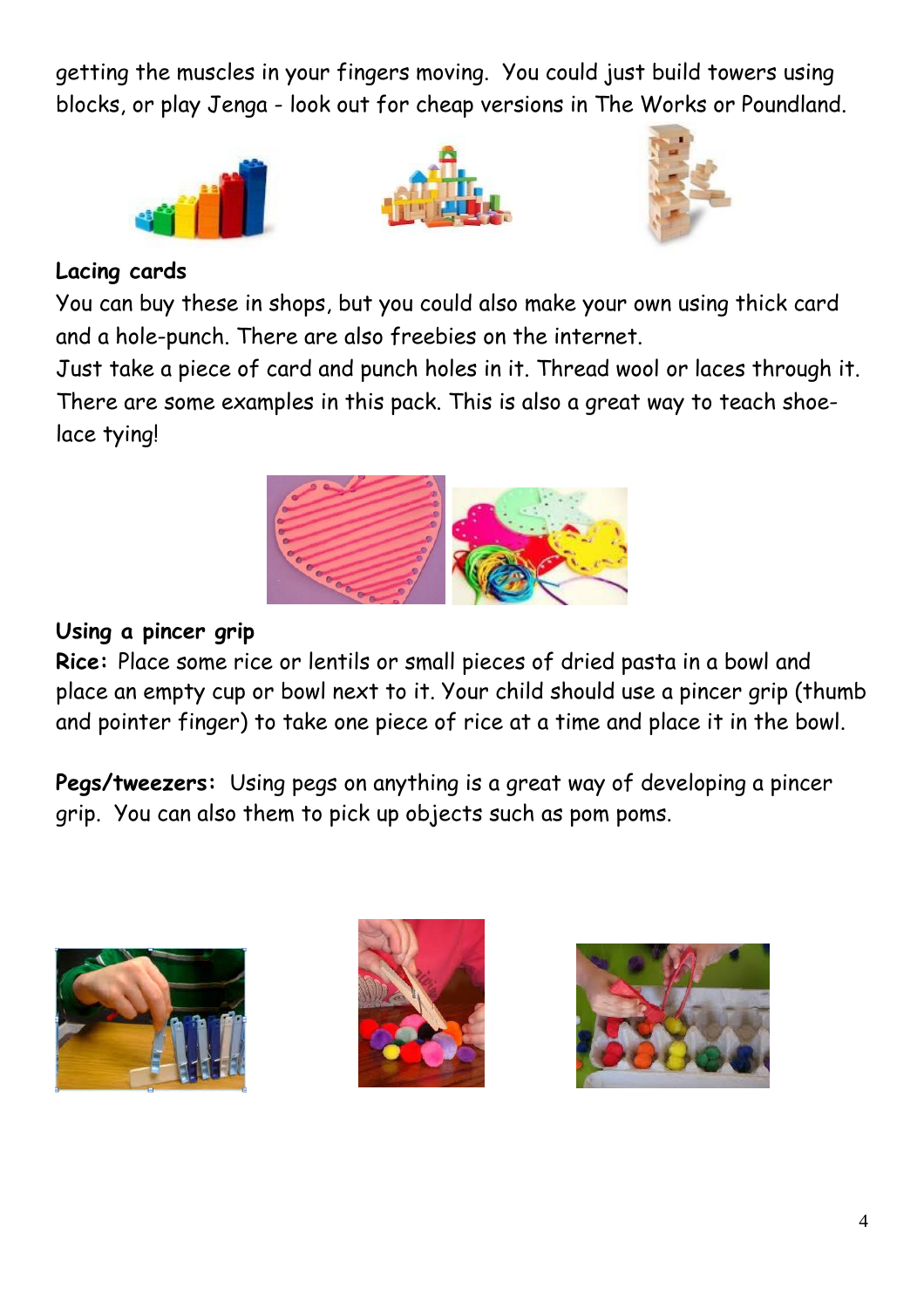### **Posting**

There are lots of ways to do this activity and it can be made as easy or as challenging as you like, depending on the age and need of the child. Take a box and make a slit (or punch holes) in the lid. The smaller the slot, the trickier the activity. Provide your child with buttons, pipe cleaners, straws, counters etc to post through the slot. There are many possibilities for this type of activity, some ideas are shown below.











## **Elastic Bands**

Encourage your child to stretch elastic bands (or loom bands) around objects eg Pringles tubes, pine cones, swimming noodles or the bottoms of cupcake tins…



# **Sand writing**

Make the most of dry weather and get outside! Writing in sand (or rice on a tray indoors) is a great way to develop writing skills. You can use your finger to mark make in the sand or use sticks. Start as big as you can and then encourage your child to make the same marks smaller and smaller. This is a fun way to practise letter formation and even spellings!







You could also try painting with water…simply take paint brushes and water outside and make patterns, write words or draw shapes on the wall – mess free fun!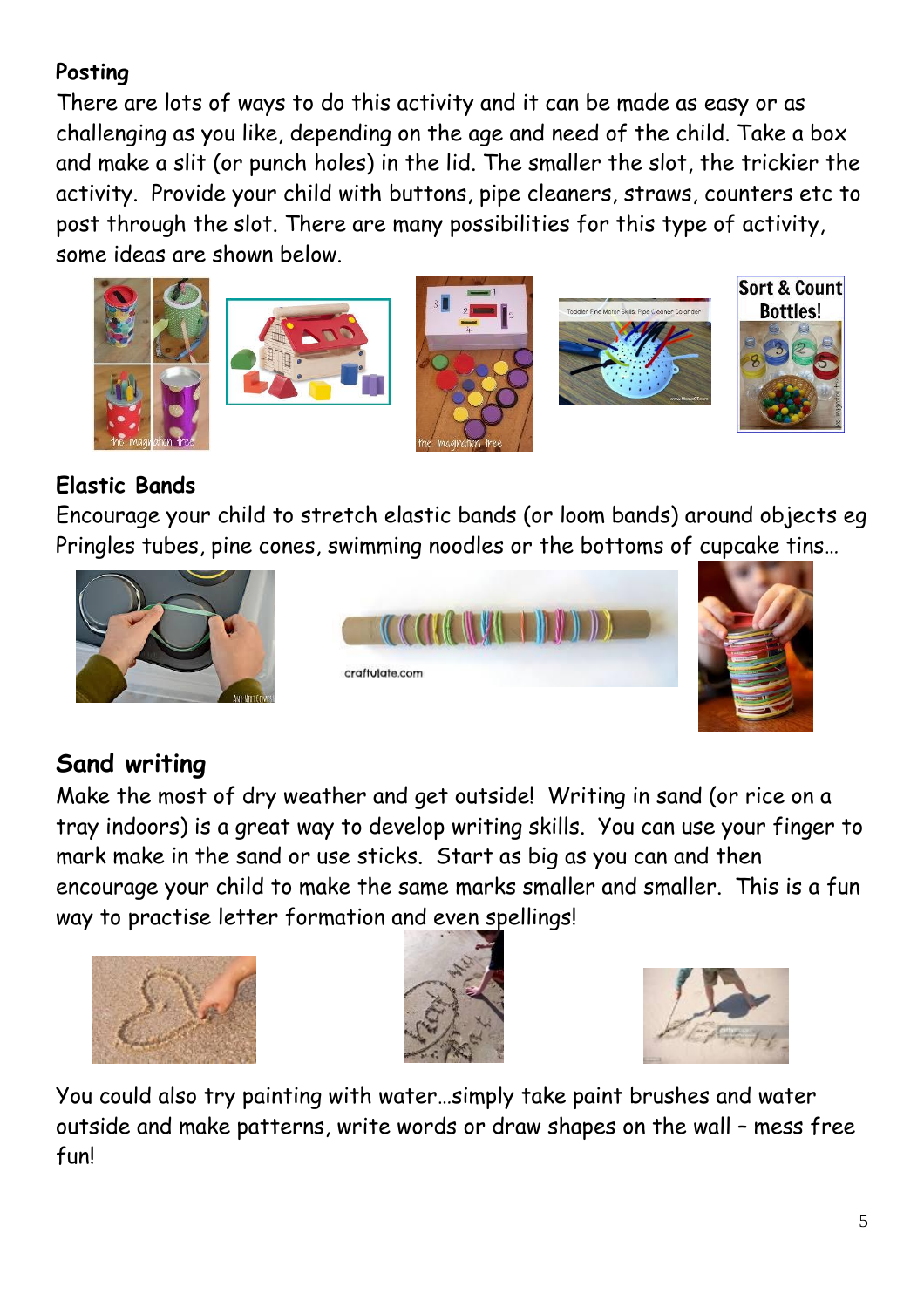# **Sensory dough (Playdoh)**

This is a great way to strengthen muscles in the hands and it is lots of fun too. Making your own playdoh is really easy and you can add food colouring and even scents to make it smell nice! There are a few recipes for homemade dough; we have included one for salt dough and one for sensory dough.

Salt dough recipe:

2 cups of flour Cup of salt  $\frac{1}{2}$  - 1 cup of water Drop of oil Food colouring

Mix together – children to shape and create models – they could add other items to their models. Or, models can be baked and then painted.

Sensory dough recipe

1 cup baby oil 8 cups flour Food colouring in a colour of your choice

This dough can't be baked, but you could add some of the ideas below to make some weird and wonderful creations.

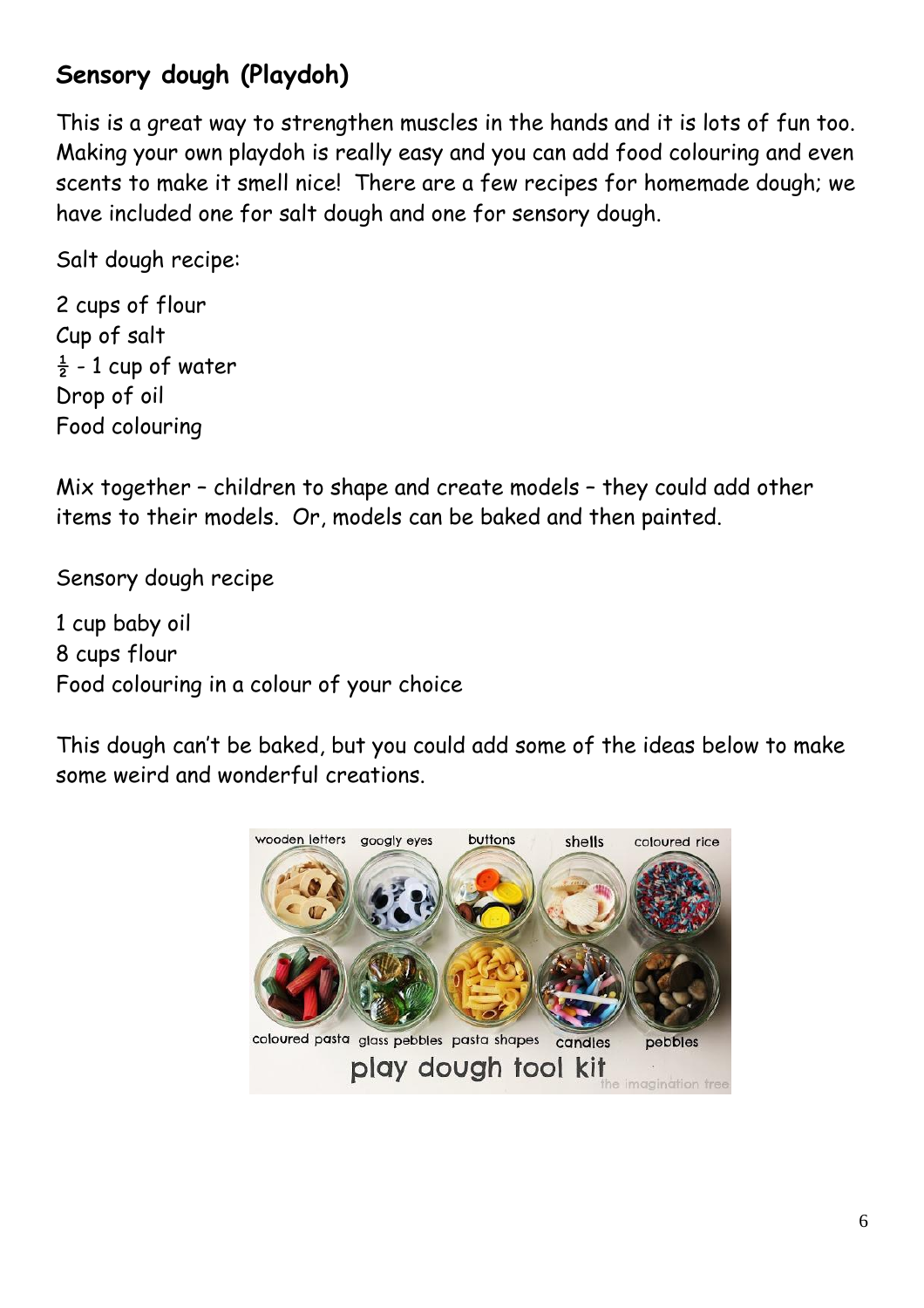# **Exercises to develop hand strength**

#### **Creeping Thumbs:**

For this activity, you will need a bandage/ribbon (or even toilet roll), about 75cm long. Place the unrolled bandage in front of your child whilst they are seated at a table. Your child should put their writing hand at the end of the bandage (on the right-hand side if they are right handed, and on the left hand side of they are left-handed). Their fingers should be resting on the bandage and their palms resting on the table. Keeping their wrist still, your child should try to gather up the bandage with their thumb, tucking it under their hand as they do so.

You could make this fun by timing them and then seeing if they can beat their own time. Similarly you could draw patterns or pictures on the bandage.

#### **Creepy Crawlies:**

This is similar to Creeping Thumbs.

Once again ask your child to sit at the table. This time you should unroll the bandage so that it is laid out in front of them. This time your child should gather the bandage using only their fingers, making sure that they keep their wrist still.